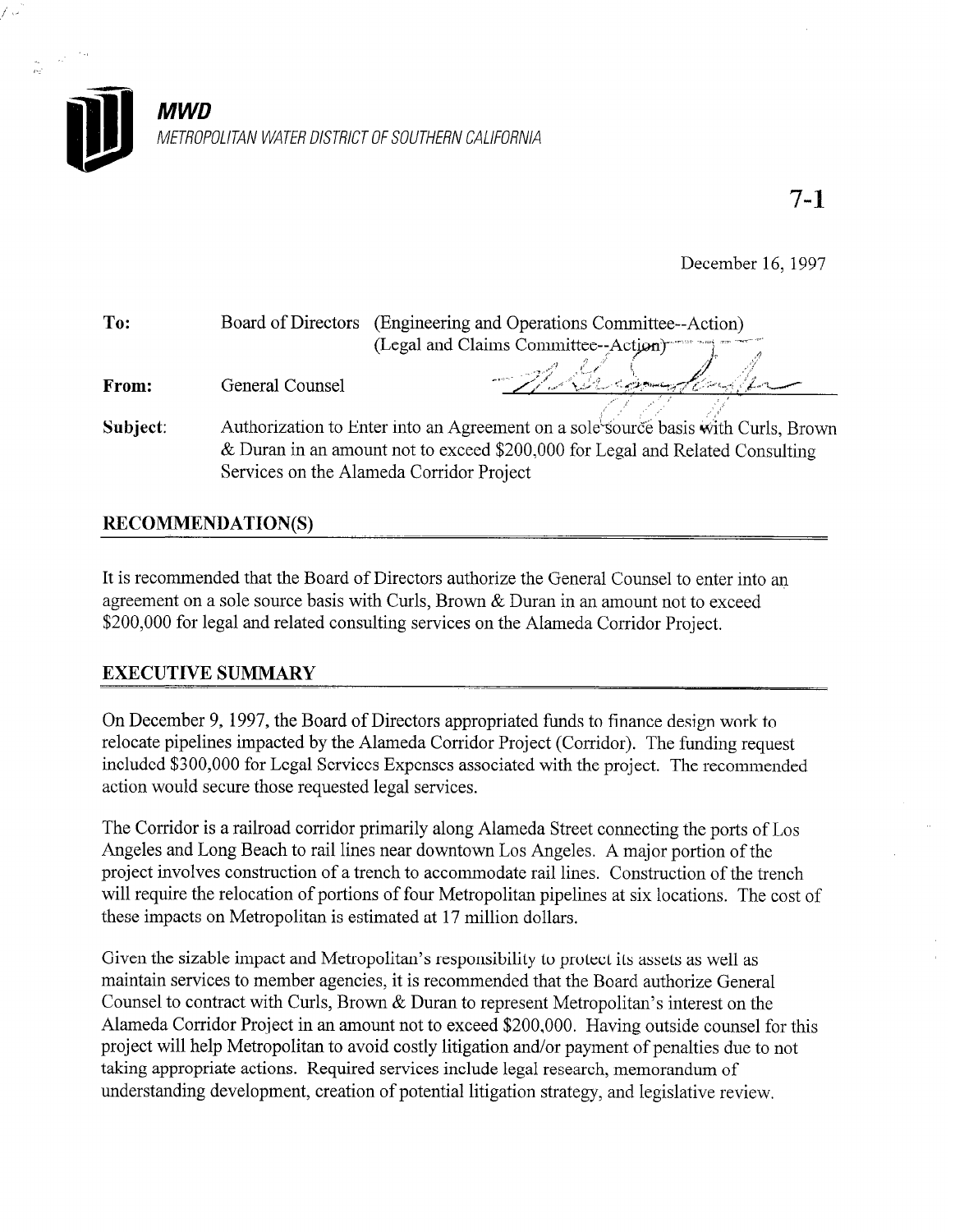# Board of Directors -2- December 16, 1997 CEQA COMPLIANCE / ENVIRONMENTAL DOCUMENTATION

The recommended action is categorically exempt from the California Environmental Quality Act (CEQA) because it involves data collection, research, experimental management and resource evaluation activities which do not result in a serious or major disturbance to an environmental resource (State CEQA Guidelines, section 15306).

#### CONTRACT SUMMARY

| <b>Contract Status:</b>     | <b>Type of Selection:</b><br>In preparation<br><b>Sole Source</b>                                 |
|-----------------------------|---------------------------------------------------------------------------------------------------|
| <b>Contract Form:</b>       | <b>Professional Services</b><br><b>Contractors Requesting Plans:</b>                              |
| <b>Contract Type:</b>       | <b>Proposals Submitted:</b><br><b>New</b>                                                         |
| <b>Evaluation Criteria:</b> | Expertise in legal research, litigation, and legislative review in the area of utility relocation |

#### MBE / WBE

No Minority-Owned Business Enterprises (MBE) and Women-Owned Business Enterprises (WBE) participation goals have been established for this contract. However, Curls, Brown  $\&$ Duran is a certified MBE.

#### DETAILED REPORT

On December 9, 1997, the Board of Directors appropriated \$2,425,000 (Appropriation No. 153 13) of budgeted funds to finance design work to relocate pipelines impacted by the Alameda Corridor Project (Corridor). Included in the funding request was \$300,000 for Legal Services Expenses associated with the project. The recommended action would secure those requested legal services.

The Alameda Corridor Project is a 20-mile railroad corridor primarily along Alameda Street that will connect the ports of Los Angeles and Long Beach to rail lines near downtown Los Angeles. It has already begun and is anticipated to be completed in 2001. The overall project includes road improvements and realignments in the vicinity of the corridor that will enhance traffic flow and public safety by eliminating congestion at nearly 200 existing street-level crossings. A major portion of the project involves construction of a trench along a portion of Alameda Street to accommodate rail lines. Construction of the trench will require the relocation of portions of four Metropolitan pipelines at six locations. The corridor project will have no impact on the Metropolitan Headquarters project. The cost of these impacts on Metropolitan is estimated at 17 million dollars.

In general, to accommodate road and transit improvement projects, Metropolitan frequently must relocate and/or provide protection for its pipelines and facilities at significant costs. Based on information received from the project proponent, the preliminary cost estimate for design, construction, and inspection for the relocation and protection of Metropolitan's facilities may be 17 million dollars. Responsibility for funding these projects is often determined by which party, the project proponent or Metropolitan, has superior rights. General Counsel, in conjunction with the proponent, are resolving the issues of rights and reimbursements.